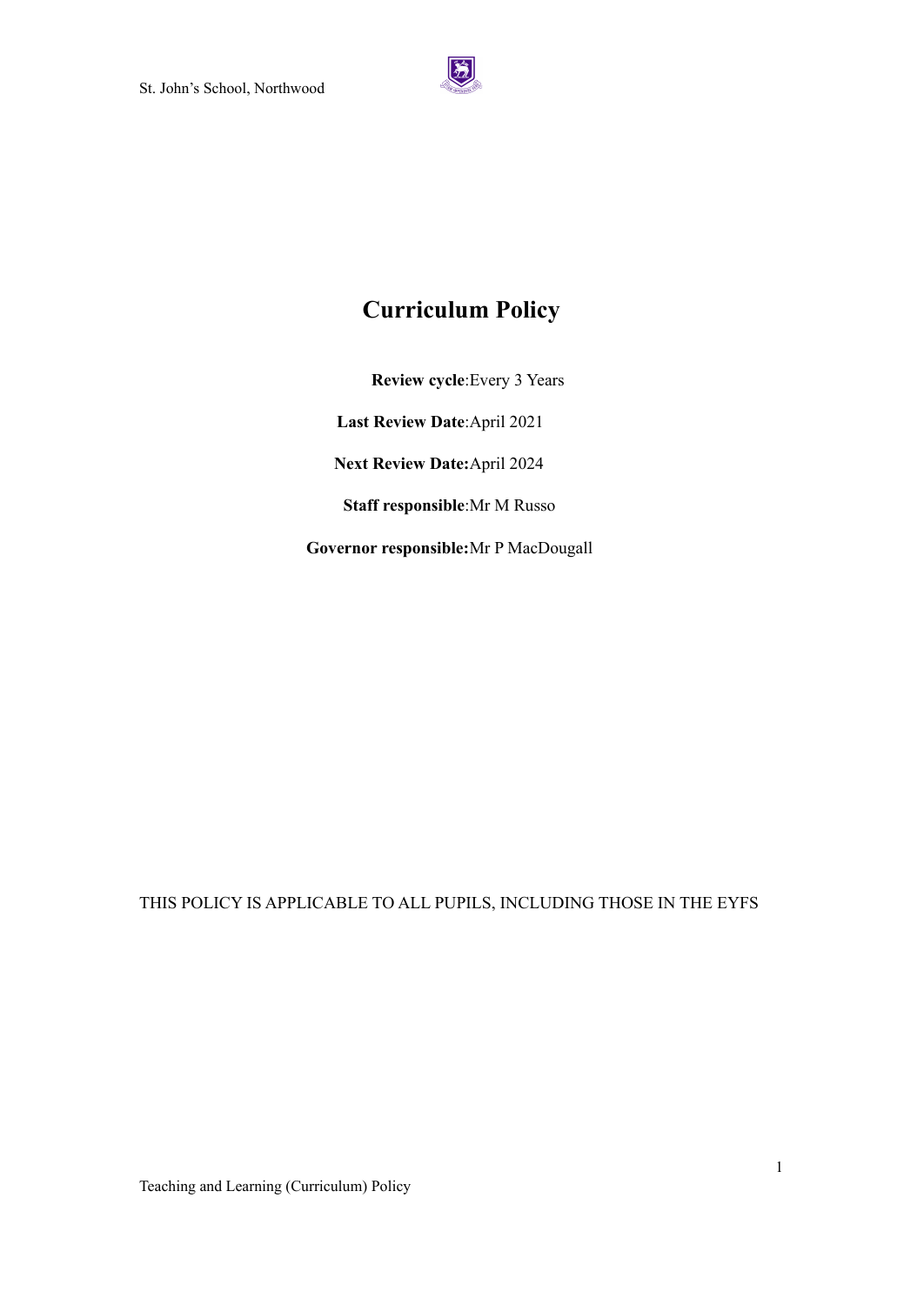

# **TEACHING AND LEARNING (CURRICULUM) POLICY**

#### **Aim**

**The school's Teaching and Learning (Curriculum) Policy is designed to deliver and fulfil the six main aims of the school. In simple terms it is our aim that all pupils should become effective lifelong learners developing their individual talents and interests to the full. This is to be achieved within the framework of an appropriately constructed curriculum framework. Our teaching is geared to achieve this aim by meeting the needs of each individual.**

Our written policy, plans and schemes of work reflect and support the fundamental British values of democracy, the rule of law, individual liberty and mutual respect, and tolerance of those with different faiths and beliefs.

We recognise that successful learning can best be achieved if the school's expectations are clear and consistent, and shared by parents, pupils and teachers. The school's curriculum is designed to achieve these aims. It is broad and balanced. It has been carefully formulated to provide pupils with appropriate learning experiences in linguistic, technological, human, social, mathematical, scientific and physical, as well as aesthetic and creative education, at levels appropriate to their ages and aptitudes. It provides all pupils with opportunities to acquire skills in speaking and listening, literacy and numeracy. The curriculum is based upon an enriched version of the Early Years Framework and National Curriculum and is regularly reviewed by The Academic Policy Committee as well as SLT.

In order to become effective learners we aim for all pupils to:-

- Enjoy their learning.
- Develop enquiring minds.
- Become responsible, self-motivated and independent learners.
- Be fully prepared to meet the challenges of secondary education and given some preliminary understanding of the world of work and relevant careers options.
- Fulfil their academic and physical potential.
- Develop economic, cultural, social and spiritual awareness.
- Approach unfamiliar tasks with confidence.
- Be tolerant, considerate and understanding of the needs and respectful of the diversity of others (as required by the provisions of the Equality Act 2010).
- Develop an understanding of their role in society and respect the rights, views and property of others.

## **N.B. The school has separate policies for SEN and EAL.**

**We accept applications from pupils with EHC plans. We would endeavour to meet the requirements written in the EHC plan within the resources we have at school. Extra support would be delivered either on a one to one basis, small group support or in the classroom.**

**St John's also has separate Homework and PSHCEE policies, as well as policies for Assessment, Recording and Reporting, Co-curricular Provision and Monitoring, Evaluation and Review.**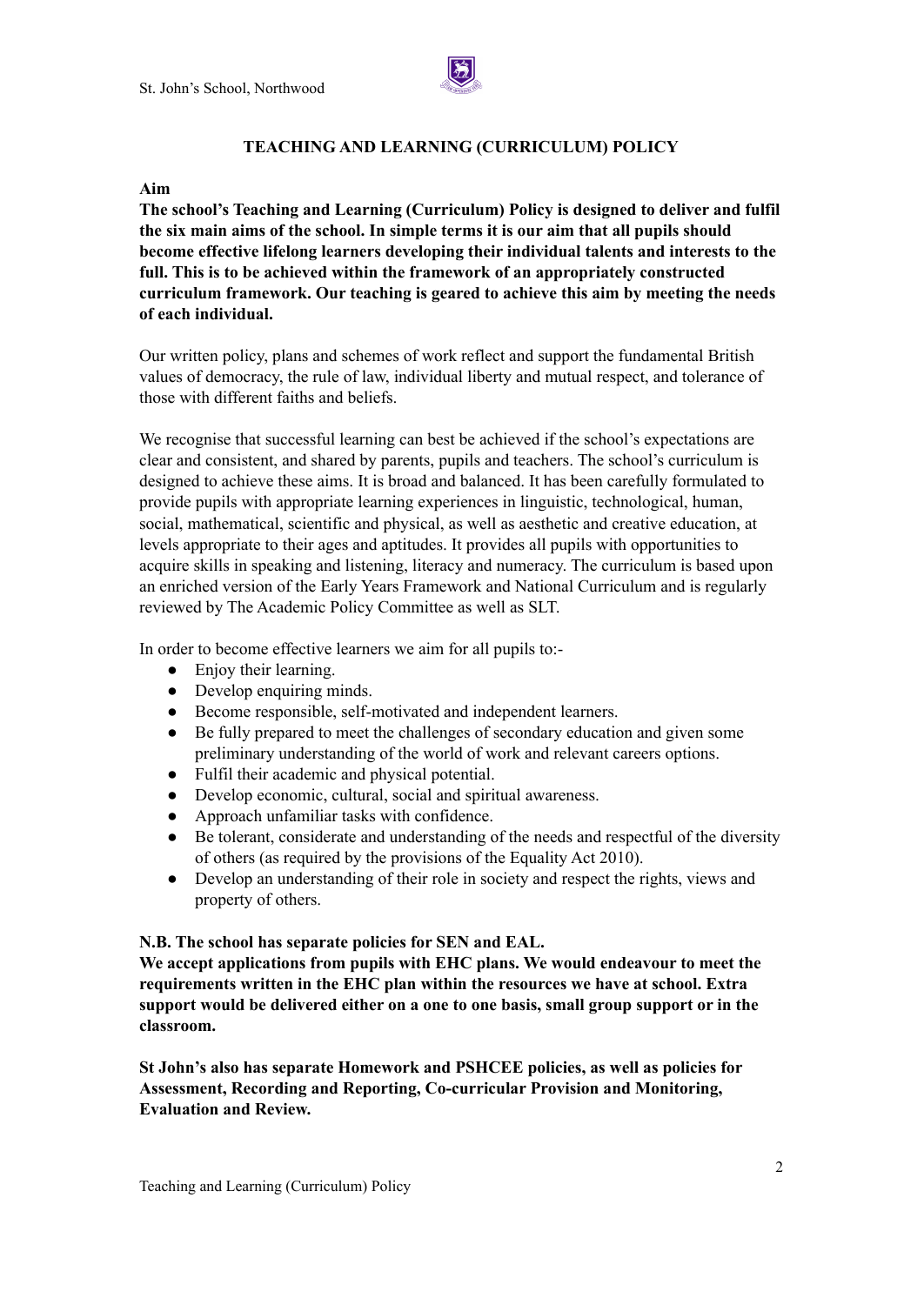St. John's School, Northwood



The school has a separate scheme of work for PHSCEE, which has been designed to help pupils reflect upon their broad learning experiences in the context of personal and social development, and to help them become effective learners in the ways defined above.

# **Principles of teaching and learning**

*We believe that our pupils learn successfully because teachers:-*

- Have high expectations.
- Provide opportunities for individuals to learn in different ways and at different rates, catering for a variety of learning styles.
- Create stimulating and challenging learning experiences.
- Evaluate pupils' work positively with constructive advice about how to improve its quality.
- Ensure that work throughout the school values the pupils' culture, gender, background and environment.

*We believe that our pupils learn ef ectively because they:-*

- Understand what is expected as a learning outcome of each task.
- Are encouraged to think for themselves and take an active part in the learning process.
- Know that mistakes are an acceptable part of learning and are confident about seeking help.
- Reflect on and evaluate their own and others' work with sensitivity.
- Practise their skills, including those relating to co-operative work.

*We believe that our pupils learn ef ectively because the school community:-*

- Endeavours to develop self-esteem and independence.
- Insists that there is mutual respect between the pupils and the adults within the school.
- Defines the boundaries established for acceptable behaviour, and takes appropriate action against those who cross those boundaries.
- Recognises that teaching and learning involves a partnership between home and school.
- Provides appropriate and accessible resources for all.

# **Curriculum Organisation**

## **Pre-Prep Department**

In the Pre-Prep department, their class teacher teaches (EYFS, Year 1 and Year 2) pupils predominantly.

The Nursery is staffed by one lead nursery nurse and a further two nursery nurses. The Reception classes are each staffed by one class teacher and one nursery nurse. Each Year 1 and 2 class has a teacher and a teaching assistant. All classes in the EYFS and Pre-Prep are taught by specialist teachers for Music, PE and Games. Years 1 and 2 also have Swimming.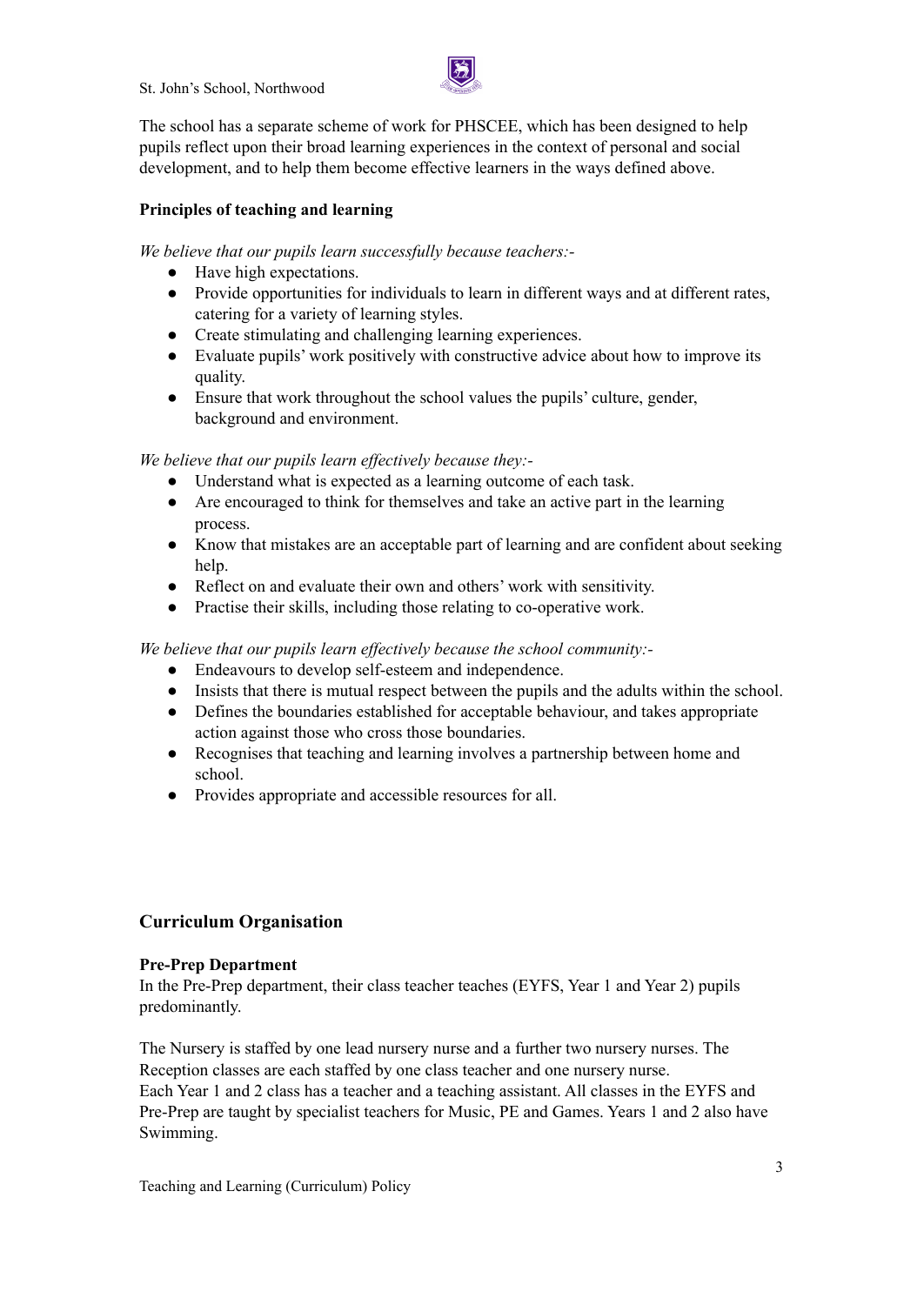

## **EYFS**

The EYFS is divided into Nursery and Reception. The staff plan a structured but flexible programme of play, child initiated and adult led activities that encompass the EYFS framework. The EYFS framework is divided up into seven areas of learning and these lead to assessment against the Early Learning Goals:

| <b>Prime Area</b>                          | <b>Specific Area</b>             |  |  |
|--------------------------------------------|----------------------------------|--|--|
| Communication and Language                 | Literacy                         |  |  |
| <b>Physical Development</b>                | <b>Mathematics</b>               |  |  |
| Personal, Social and Emotional Development | Understanding the World          |  |  |
|                                            | <b>Expressive Art and Design</b> |  |  |

## **Years 1 & 2**

In Years 1 and 2, the lessons vary in length depending on each activity. Most lessons are taught by the class teacher. Lessons taught by a specialist are 25 minutes in length.

## **Preparatory School**

Each day there are six lessons each of fifty minutes (see 4.1 Pattern of the Day). In some subjects (Art, Design Technology, Games and Science) there are double lessons.

## **Junior Department (Years 3-4)**

In Years 3 and 4 classes are also taught predominantly by a class teacher. Each year group has its own Teaching assistant. Specialist teachers take the boys for Music, French, DT, PE, Swimming and Games.

In the Junior Department, the class teachers can be flexible within the times when specialists, whose lessons are necessarily timetabled, do not deliver lessons but there is a formal timetable for each class. The class teachers mostly teach these subjects: English (including Reading), Maths, Science, Geography, History & PHSCEE *(Please note that Maths is taught in three ability classes)*

These subjects are taught by specialists and are timetabled:- *Games, PE, Swimming, Art, DT, French, Religious Education and Computing.*

## **Senior Department (Years 5-8)**

In Year 5, specialist teachers for most subjects with a form teacher who oversees their pastoral care teach classes. As far as possible Year 5, boys remain in their form room, except for subjects where specific resources are available. Maths is taught in three ability groups. Year 5 English, Science, Art and DT are also taught in three mixed ability groups.

In Year 6, boys are taught in three mixed ability form groups. Latin is introduced. Maths continues to be taught in three ability groups. Otherwise, pupils are taught in form groups. Pupils can expect to move around the school more to take advantage of subject specialist rooms. When appropriate, setting can be introduced in French and Latin. In Years 7 and 8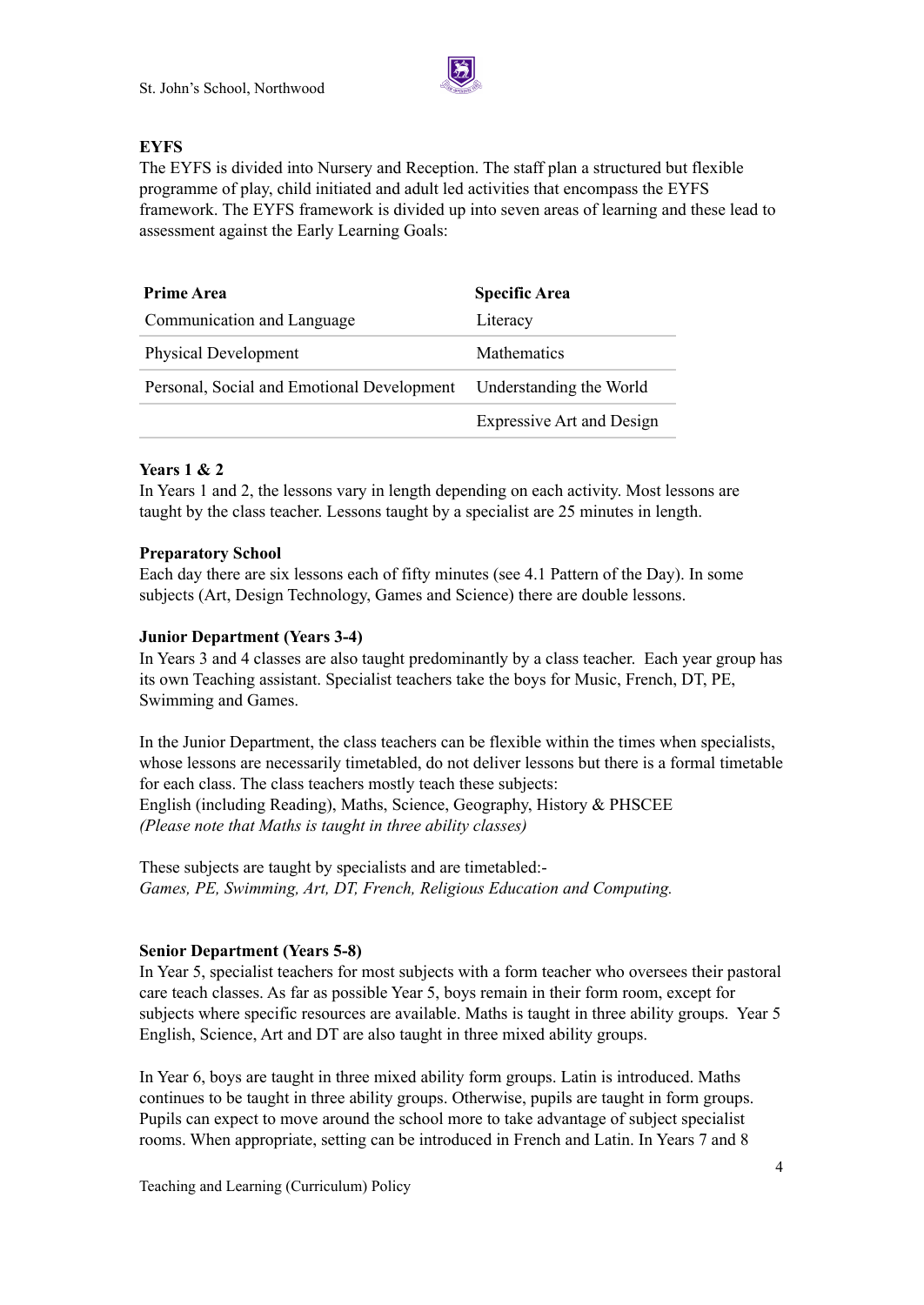

boys are placed into two or three forms according to need and numbers. At present, there are two mixed ability classes in Years 7 & 8 with setting in Mathematics and the languages. A small number of pupils do not continue with the study of Latin and have additional English, Mathematics and French, Science or Reasoning lessons. The timetable has the flexibility to introduce setting in subjects such as English when deemed appropriate to meet the needs of the cohort. A natural time for such change is February half term when the Year 8 post examination timetable is introduced. In Years 5 to 8, the teaching of PSHCEE is shared by all teachers who are available. The Head of PSHCEE organises this timetable and provides substantial resources for the teaching via google documents. In addition, teachers are encouraged to take on specific subjects or areas and develop appropriate resources to deliver these lessons. This has led to some teachers undergoing additional training in such areas as mindfulness and sex education.

|                                     |                  |                  | ு ச            |                |                      |                  |
|-------------------------------------|------------------|------------------|----------------|----------------|----------------------|------------------|
|                                     | Year 3           | Year 4           | Year 5         | Year 6         | Year 7               | Year 8           |
| English                             | 6                | 5                | 5              | 5/4            | $\overline{4}$       | $\overline{4}$   |
| Mathematics                         | 5                | 5                | 5              | 5/4            | $\boldsymbol{4}$     | $\boldsymbol{4}$ |
| Science                             | $\overline{2}$   | $\overline{2}$   | $\overline{2}$ | 3              | $\overline{4}$       | $\overline{4}$   |
| Art                                 | $\boldsymbol{l}$ | $\boldsymbol{l}$ | $\overline{2}$ | $\mathbf{1}$   | 0.5                  | $\mathbf{1}$     |
| D.T                                 | 1                | $\boldsymbol{l}$ | $\overline{c}$ | 1/2            | 0.5                  | 1                |
| French                              |                  |                  | $\overline{2}$ | $\mathfrak{Z}$ | $\overline{3}$       | 3                |
| Games                               | $\overline{2}$   | $\overline{2}$   | $\overline{2}$ | $\overline{2}$ | $\boldsymbol{\beta}$ | $\overline{2}$   |
| Geography                           | $\overline{2}$   | $\overline{2}$   | $\overline{2}$ | $\overline{2}$ | $\overline{2}$       | $\overline{2}$   |
| History                             | $\overline{2}$   | $\overline{2}$   | $\overline{2}$ | $\overline{2}$ | $\overline{2}$       | $\overline{2}$   |
| Computing                           | 1                | $\boldsymbol{l}$ |                |                |                      |                  |
| Latin                               |                  |                  |                | 0/2            | $3*$                 | $3*$             |
| Music                               |                  |                  |                |                |                      |                  |
| PE                                  | $\overline{2}$   | $\overline{2}$   |                |                |                      |                  |
| <b>PSHCEE</b>                       |                  |                  |                |                |                      |                  |
| RE                                  |                  |                  |                |                |                      |                  |
| Swimming                            |                  |                  |                |                |                      |                  |
| Active Learning                     | 1                |                  |                |                |                      |                  |
| Thinking and<br><b>Study Skills</b> |                  |                  | 1              | 1/0            |                      |                  |

| <b>Years 3-</b> | n |
|-----------------|---|
|-----------------|---|

**Summary of allocations of 50 minute periods by subject Years 3-8 inclusive**

\*means that a small number of boys have additional English, Mathematics and French or Science in these lessons.

Where the numbers above are in italics  $\&$  bold it indicates that boys are taught in smaller sets rather than whole class groups for the majority of lessons.

From February Half term, Year 6 have a change in their timetable. Latin is introduced and the English and Maths lessons are reduced by one lesson each and they no longer have one lesson of Atom Learning. Year 6, have a one-lesson increase of Design Technology, moving from one single lesson to one double lesson.

Please note that after half term, in the Spring Term, Year 8 enjoy an enriched Post-Examination Curriculum, which includes a Business Enterprise Activity and an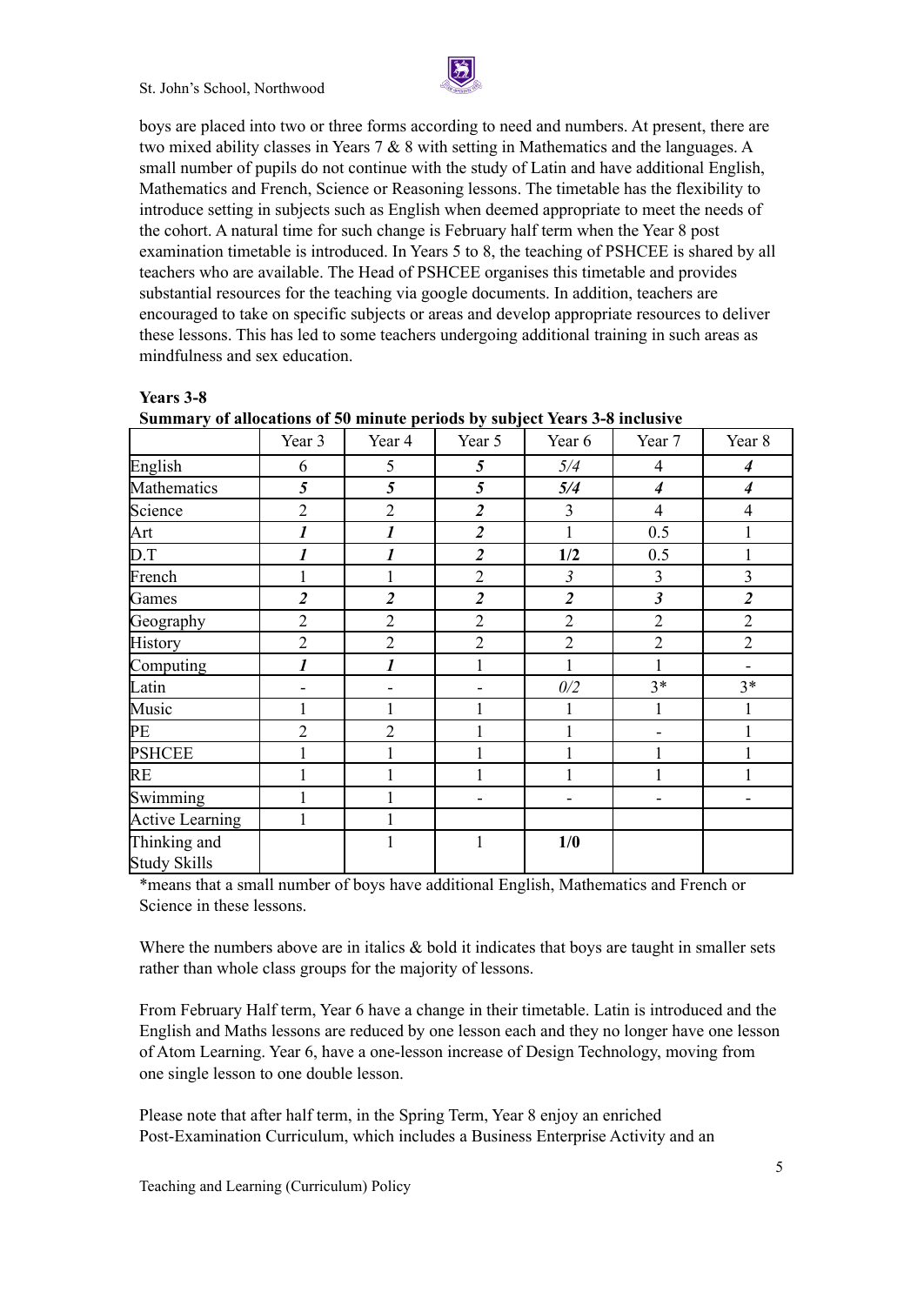

introduction to a second MfL (German and Italian) as well as a range of optional subjects, including cooking, philosophy and drama. This forms an integral part of our careers education.

## **Careers Education**

It is important to note that all boys receive advice and direction on interview technique and have at least one practice interview in preparation for school entry requirements in Years 5  $\&$ 6. They are provided with an understanding of what an interview is, how to prepare for and conduct oneself through the process. The link to applying for a position of responsibility within the school and future employment opportunities is made to all pupils. In the Curriculum Policy.

As part of the Post Examination Curriculum, Year 8 complete a 'Mini-Enterprise Activity' which is a 10-week course. The boys work in small teams operating as companies; gain an understanding of how groups become high-performing teams, learn tools and techniques of marketing, promotion and communications, participate in a competitive sale event and then assess the whole process in a review session.

In addition, the school provides a range of outside, visiting speakers to talk about their pathways into work and their careers. We also invite the careers advisor and sixth form pupils from Merchant Taylors' School to St John's to talk about the pathways into university courses and different careers.

All Careers Education is presented impartially and enables the boys to make informed choices about a broad range of career options.

## **Learning Styles**

The emphasis of our teaching is to encourage pupils to become independent learners. In order to achieve this:-

- A variety of learning styles, (including visual, auditory and kinaesthetic) are accommodated with an emphasis upon independent and collaborative working.
- Open ended questioning and research is encouraged.
- Investigative and problem solving work is common.
- Pupils are encouraged to discuss their work and communicate their findings in a variety of ways including peer and self-assessment.
- Opportunities are provided for children to become involved in decision-making.

Pupils with a specific learning need are generally taught within the classroom with planned activities appropriate to their need and extra support where necessary. The school's SENCo is available to give advice, to assess any pupil who may be giving rise for concern and to give individuals support (see Special Educational Needs Policy).

Homework is considered to be a vital element of the learning process and is set throughout the school (see Homework Policy).

## **Planning**

All teachers are expected to plan carefully each and every learning activity, which they are responsible for delivering.